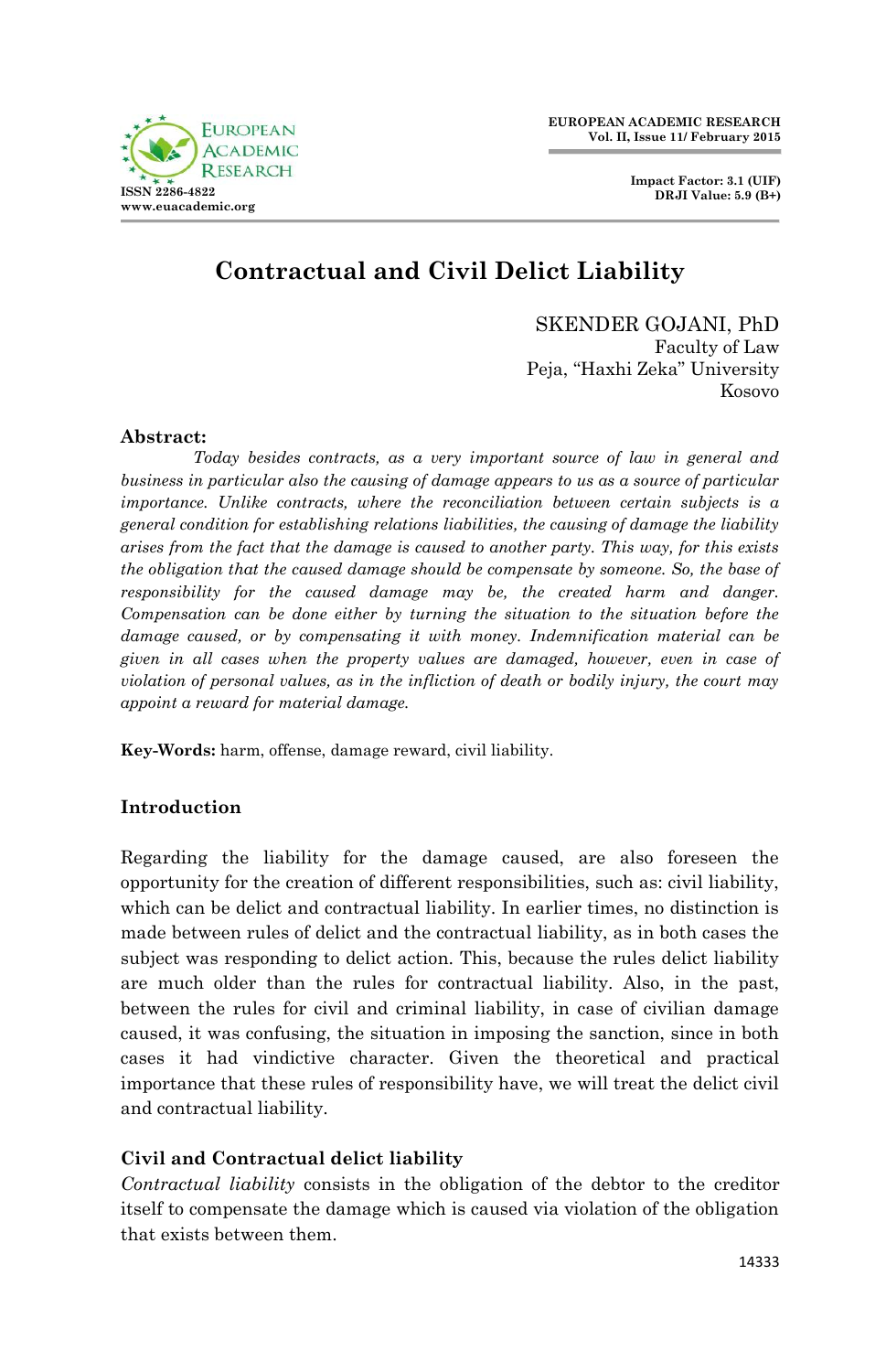The violation of obligation exists when the debtor does not fulfil its obligation or it does not fulfil it in the manner specified by the contract.

Apart from the contractual liability, exists also the liability delict (outside contractors) as an obligation to compensate the damage suffered by the other through certain proceedings and not through breach of any previous obligation.

Contractual Liability and delict (Non contractual), delict liability defines the general notion of civil-juridical liability. Both liabilities have jointly liability of the compensation of damage caused to other, with that, the legal rules that apply to them, are not always the same. Delict and contractual liability are civil liability, but differ from the moment of creation and the rights and obligations arising for the parties.

## **Delict liability**

Delict liability arises in the case of causing the damage. The fact of causing harm creates an obligation to reward it from the damage causer. The damage caused by human action or inaction creates liability for damage caused, respectively delict liability and from here the damaged party has the right to seek compensation either material or non-material damage. Also, even when the damage is created by the use of objects or dangerous exercise activity, which represent a source of increased risk, delict liability arises. Delict liability arises as a result of violation of the principle of not causing harm. The damaged party, in case of damage caused is in the position of the creditor, as this arises as the right to seek compensation for damage, while the responsible subject is in the position of the debtor, as he must make restitution. The obligation for Indemnification appears as the primary obligation and the only for the debtor in case of causing damage.

## **Contractual liability**

Contractual liability arises in the case of non-fulfilment of the contract or its irregular fulfilment. So, at the moment of violating the terms of the contract, the debtor, unless compelled to fulfil the contract that is a primary obligation, for this also, arise the obligation to compensate the damage by not fulfilling the contract or improper fulfilment, which is a secondary liability in this legal relationship. In order to exist the contractual liability, there must be the contract in force between the creditor and the debtor, by which the debtor to perform the fulfilment of contractual obligations. Terms of delict liability have a wider application in practice than those of contractual liability, since the damage can occur in different circumstances and situations, while the contractual liability can arise only in case of violation of contractual obligations.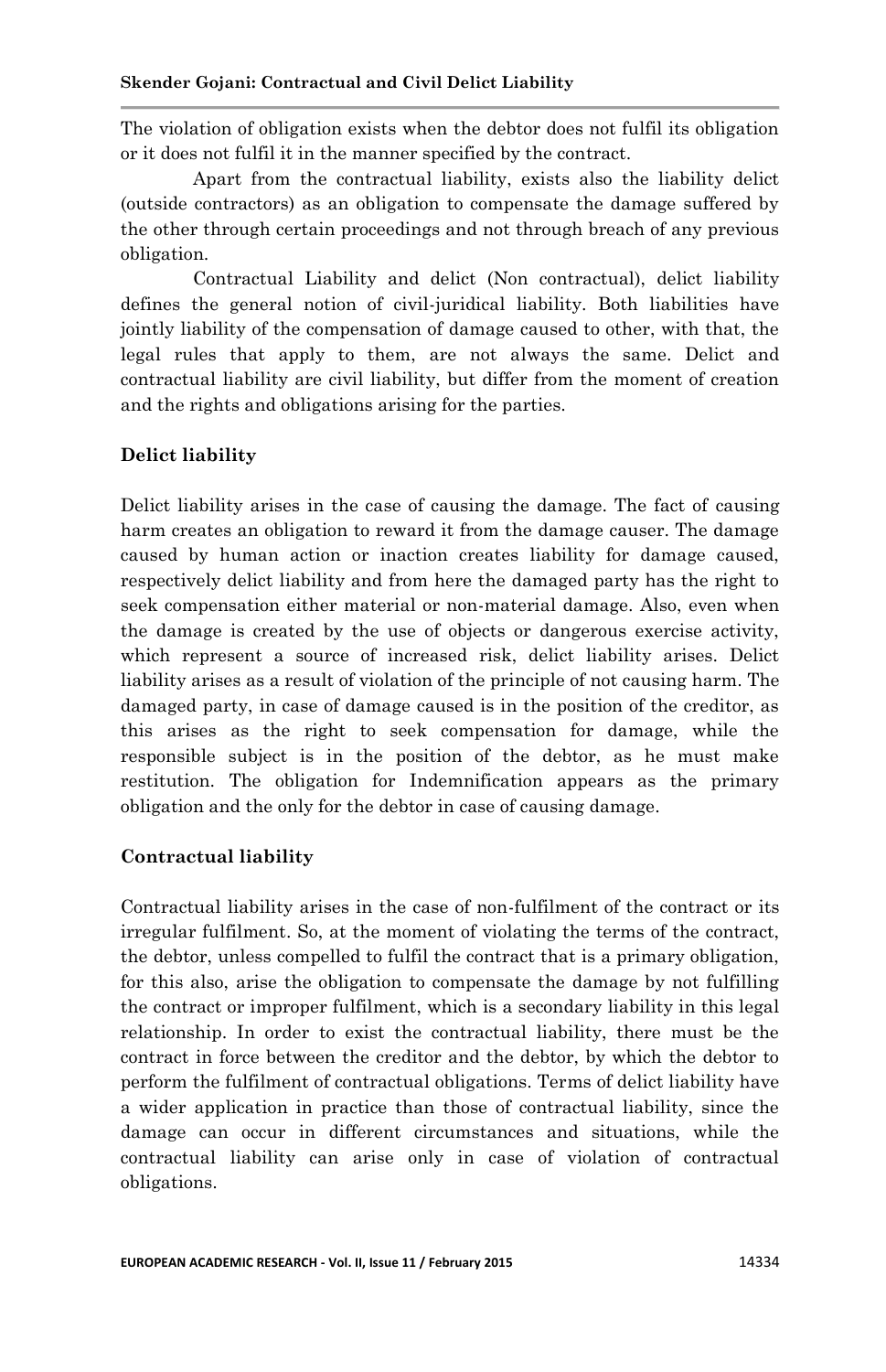## **The difference between the contractual and civil delict liability**

In case of causing damage, many people can answer as: the causer of the damage, the recipient, assistant, promoter, owner or the actor of the dangerous act, depending on the degree of responsibility and delict ability that have. Under the definite number of persons responsible, it can be said that the delict liability acts erga omnes. Whereas, in case of abusing the contract, responds only the contract entities, eventually their descendants. If you do not have to do with the contract intuitu in personae, this means that the effect here is inter partes.

In delict liability the author responds according his/her guilt, except when the damage is caused by dangerous items or dangerous activities. But if the author proves that it was not guilty for the damage caused, than he/she may be exempt from liability. At the contractual liability the infringer of contract responds according the assuming guilt.

Contractual liability rules are enacting (ius dispozitivum), because the contracting parties have these rules, by contract they may exclude, to restrict or expand them. Here comes the will of the will of the parties. But, whenever the contract parties expand, exclude, restrict or narrow their responsibilities, they should consider the legal limits.

Delict liability rules are imperative (ius imperativum) and cannot be excluded, expanded or limited, but they should be implemented as foreseen by law.

Since at the delict liability distinguish the liability for the others, especially for damage caused by minors or persons with disabilities, this means that these entities may occur in position of causers of civil offense, and, in certain situations, also to respond to the consequences of the damage, if they were aware at the time of its cause.

Contractual liability cannot be caused by minors or persons with disabilities. This is because these may not appear as a party to the contract. Minors and persons with disabilities, always are represented by parents or guardians, as a party to the contract.

If it happens that the damage is caused by many persons, under the rules of the law of contract, they will be jointly liable, depending on the degree of guilt and the contribution of everyone in causing the effect. At the contractual liability, when the damage is caused by more subjects, it will depend on how the parties of the contract have foreseen liability for compensation, because here they cannot respond solidary, because they did not contract so.

The damaged party, its right for damage compensation may pursue by being addressed to the basic court with general jurisdiction, after the foreseen conditions for compensation are fulfilled. Like in other civil litigation proceedings, even in case of the damage caused, active legitimized, is the damaged party, while the passive legitimization has the responsible entity who can be the owner or the author of any dangerous activity.

**EUROPEAN ACADEMIC RESEARCH - Vol. II, Issue 11 / February 2015** 14335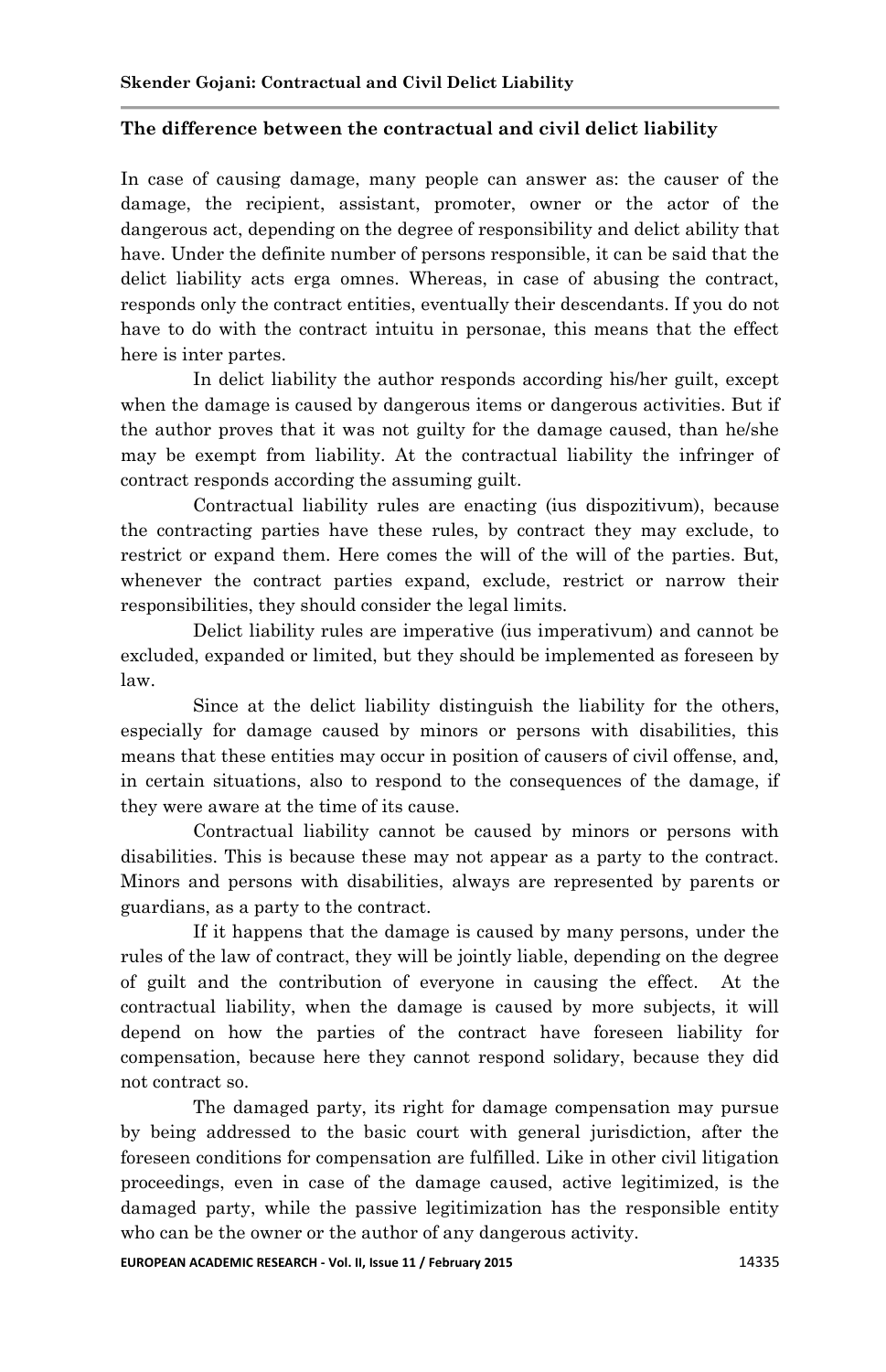As for the prescription, for the delict liability rules are foreseen longer terms than for the contractual liability rules. At the delict liability, the period of prescription shall be counted from the moment of causing the damage, whereas at the contractual liability (to obligations consist of freehand), the prescription period starts to run from the first day, following the day when the creditor acquires the right to request for fulfilment of the obligation and, since the same can be realized by legal means. While, in the obligations that consists in not making (non fecere), the prescription period shall be counted from the first day, following the day when the debtor is brought contrary to its contractual obligations. In comparative law, statutory deadlines represent problem during the damage caused in international transport. This because, not all national legislations provide the same terms.

These differences are justified by the fact that, in case of contracting, contractors evaluate the harmful consequences of which can be put through contracts fulfilment, with that, the debtor may not be imposed the damage compensation, which it could not be foreseen during the time of evaluation and valorisation.

At the Non-contractual liability, the damage causer, who requires compensation of damage, whenever, must prove the existence of damage, however, at the contractual liability, the existence of damage sometime is supposed to monetary obligations, at the so-called abstract damage, if it is contracted contracting sentence that can only be assumed at the contractual liability.

*At the Non-contractual liability*, usually it is for the infringement of any legal obligation or legal provision, unlike the contractual liability, which follows as a course of the infringement of contractual provision, or, contractual liability.

## **Conclusion**

In case of damage caused, arises legal relationship between the responsible entity and the damaged party, the relationship that did not exist before the damage causing. The rules of liability for damage caused to the liable entity, create the same liability even when the damage is caused by dangerous objects and dangerous activities. This can be interpreted so, based on the constitutional principle by which is ensured the integrity of the person and his property. In case of damage caused the judicial order is violated, respectively are violated those legal provisions which guarantee the inviolability of property and the inviolability of physical and psychological integrity of a man. In justice, there is a general rule that anyone who causes damage to another person is obliged to reimburse, unless he is not able to prove that the damage was caused without his fault. Therefore, the judge, in determining the remuneration, should order generally the replacement of harmful effects from the damage caused. Otherwise, the legislator cannot realize its goal of protecting the tangible and intangible goods of the person.

**EUROPEAN ACADEMIC RESEARCH - Vol. II, Issue 11 / February 2015** 14336